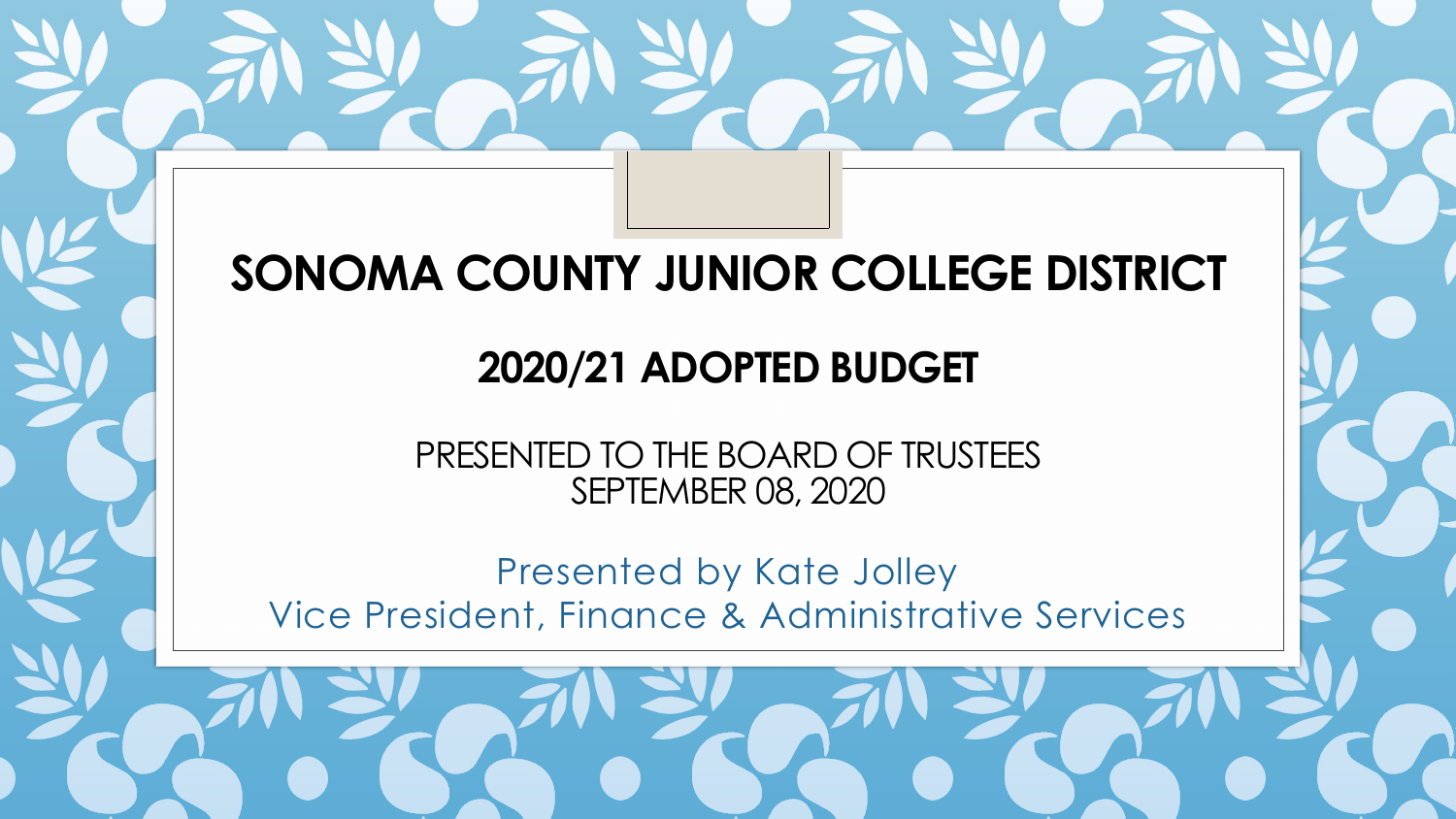#### Sonoma County Junior College District 2019/20 Year End Unrestricted General Fund



| Revenue         |                                                 |            |             |  |  |
|-----------------|-------------------------------------------------|------------|-------------|--|--|
|                 | <b>Federal Revenue</b>                          | \$         | 70,495      |  |  |
|                 | <b>State Revenue</b>                            |            | 49,469,933  |  |  |
|                 | <b>Local Revenue</b>                            |            | 76,442,969  |  |  |
|                 | Transfers and Other Incoming                    | 194,784    |             |  |  |
|                 | <b>Total Unrestricted General Fund Revenue</b>  |            | 126,178,181 |  |  |
| <b>Expenses</b> |                                                 |            |             |  |  |
|                 | <b>Faculty Salaries</b>                         | \$         | 50,040,082  |  |  |
|                 | <b>Classified Salaries</b>                      |            | 20,093,580  |  |  |
|                 | <b>Administrative Salaries</b>                  |            | 9,979,055   |  |  |
|                 | <b>Other Salaries</b>                           | 2,421,692  |             |  |  |
|                 | <b>Benefits</b>                                 | 28,111,231 |             |  |  |
|                 | <b>Supplies and Materials</b>                   |            | 1,827,133   |  |  |
|                 | <b>Services</b>                                 |            | 10,245,294  |  |  |
|                 | Equipment/Library Materials                     |            | 164,494     |  |  |
|                 | Transfers Out/Other Outgo                       |            | 2,936,726   |  |  |
|                 | <b>Total Unrestricted General Fund Expenses</b> |            | 125,819,286 |  |  |
|                 |                                                 |            |             |  |  |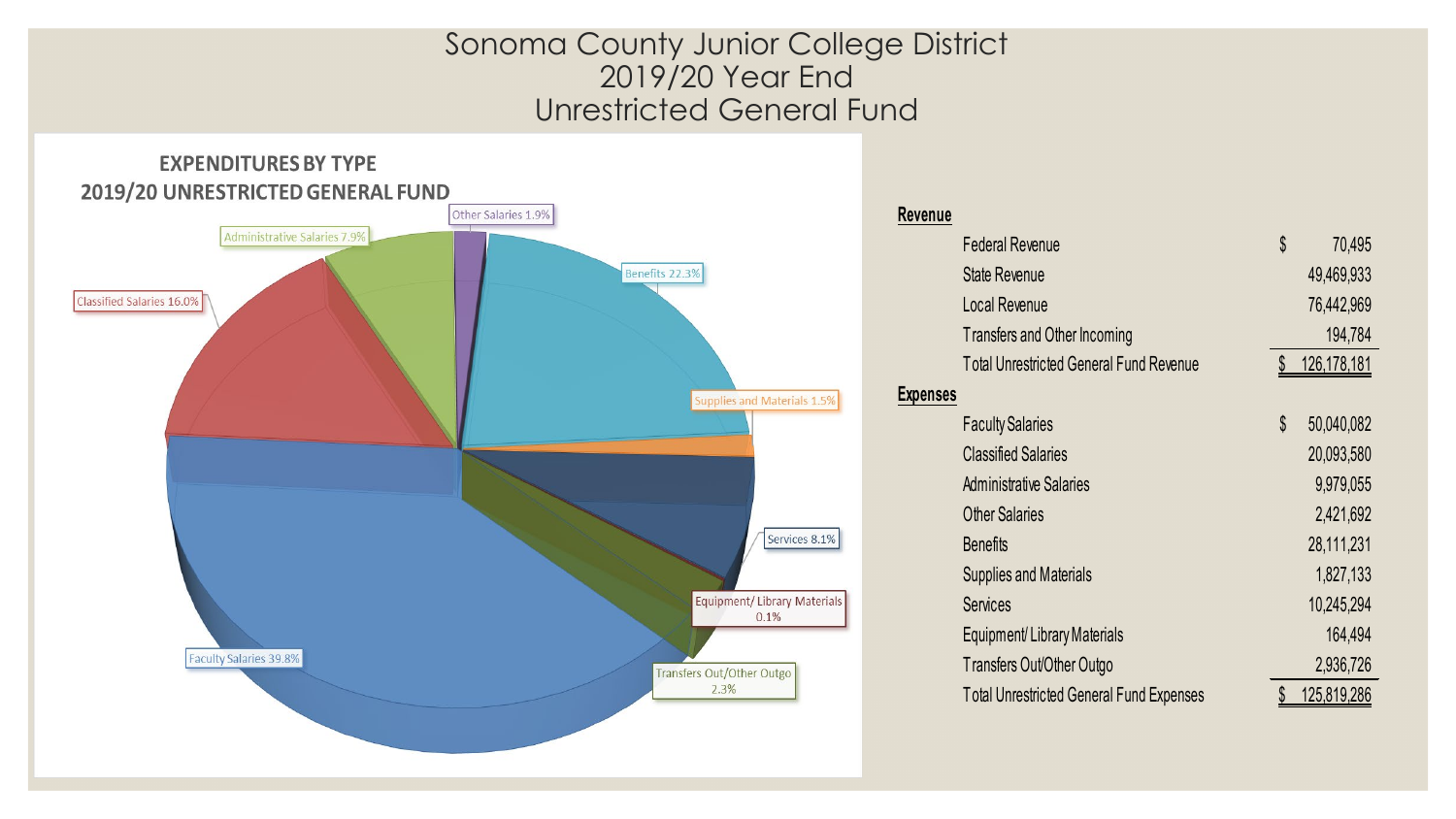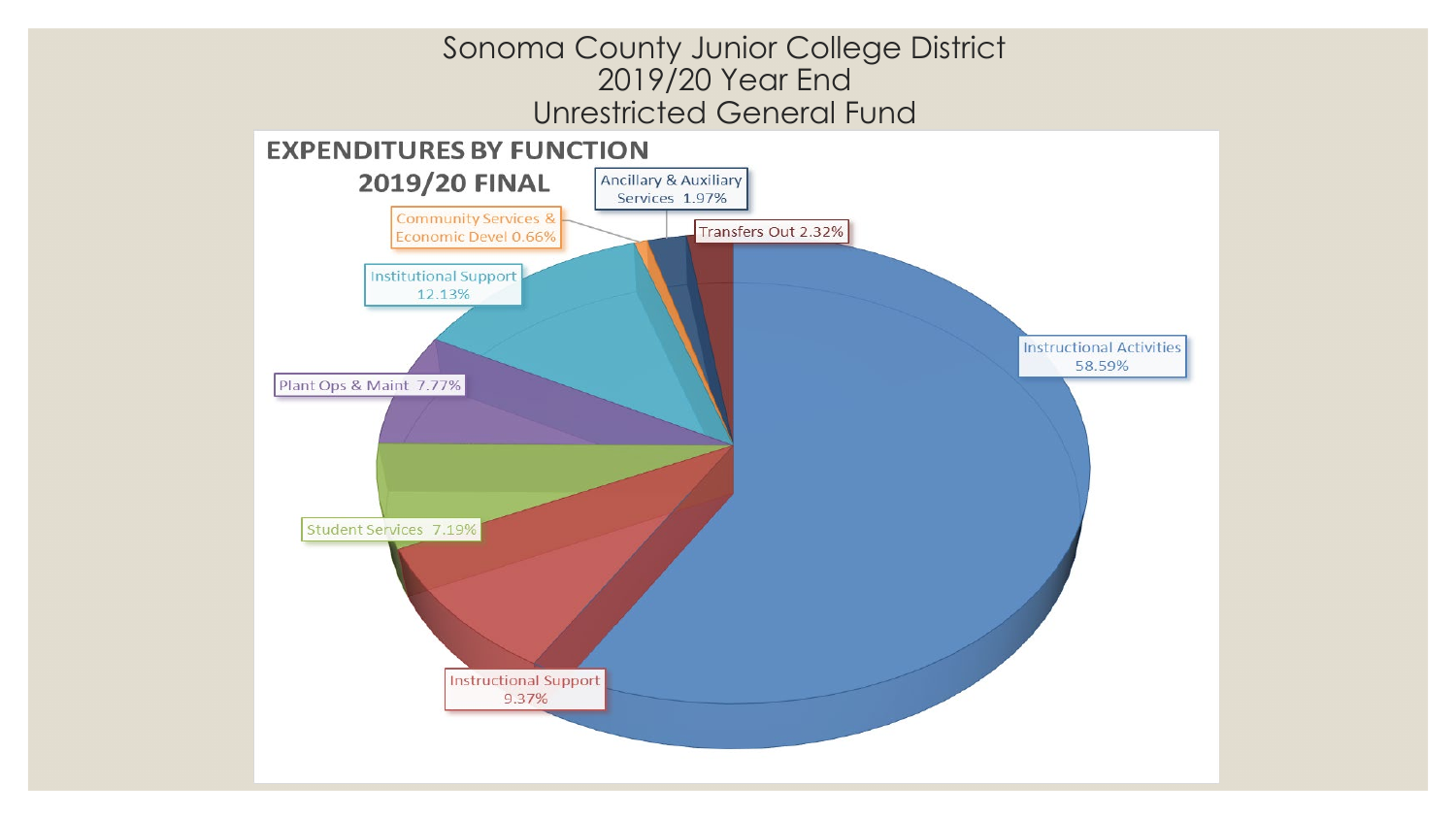#### Sonoma County Junior College District COVID 19 Impacts

- Financial assistance received
- Cal OES PPE donation
	- o 960 N95 masks
	- o 72,484 cloth masks
	- o 600 face shields
	- o 50 infrared thermometers
	- $\circ$  12,680 -16.9 oz bottles hand sanitizer
	- o 1,138,000 surgical masks
- Revenue loss

| <b>Funding Source</b>                |              | <b>Amount</b> |
|--------------------------------------|--------------|---------------|
| <b>CARES Federal - Institutional</b> | $\mathbb{S}$ | 2,971,420     |
| <b>CARES Federal - Student</b>       |              | 2,971,421     |
| <b>CARES Federal - MSI</b>           |              | 404,923       |
| <b>COVID State - Block Grant</b>     |              | 2,117,669     |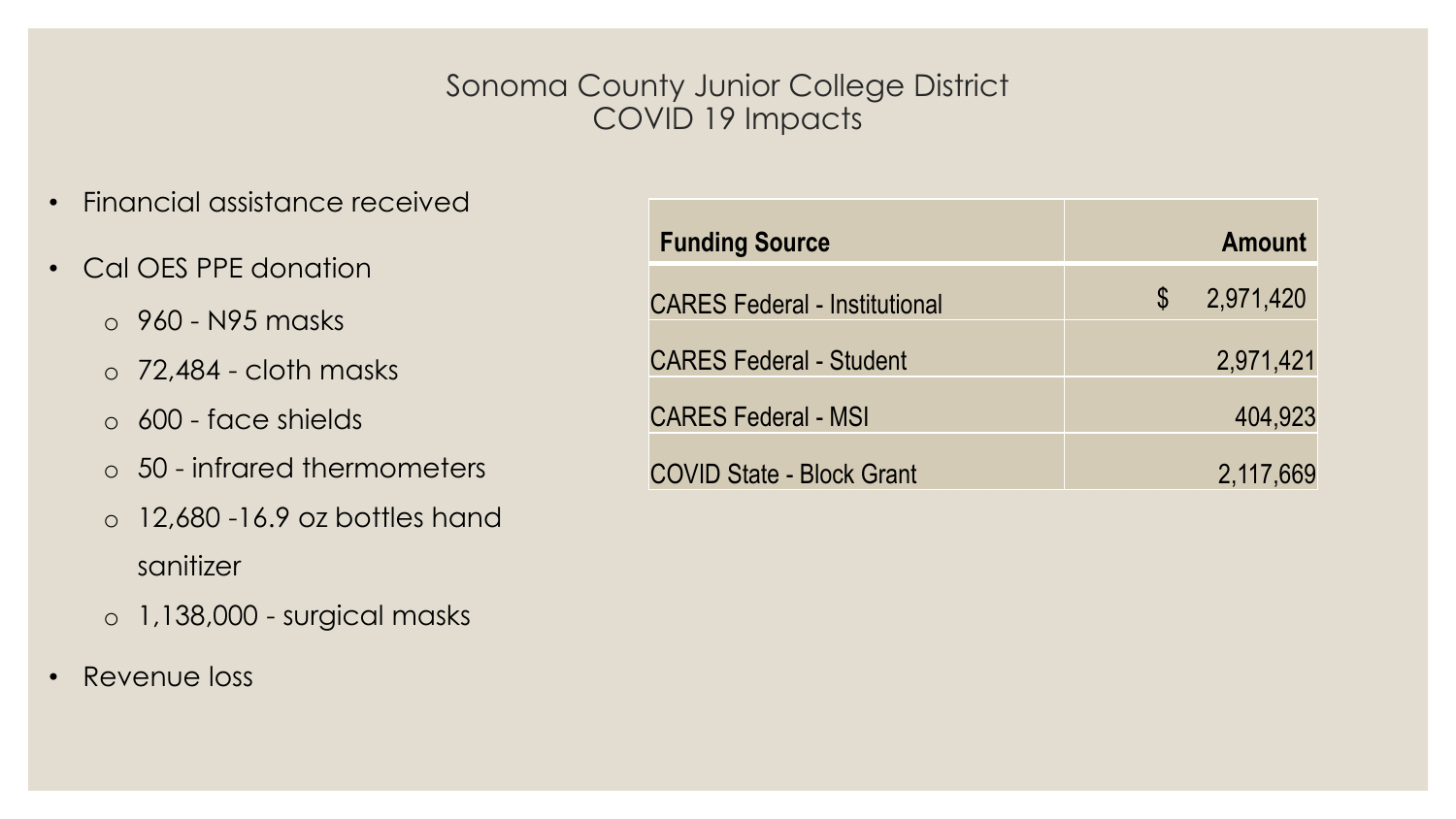#### Sonoma County Junior College District Impacts of Deferrals

- 2020/21 State deferrals of \$27.2M
	- Apportionment and SEA program
	- Paid in 21/22 instead of 20/21
	- Impacts cash flow
	- TRANs program
		- Resolution in December for Board approval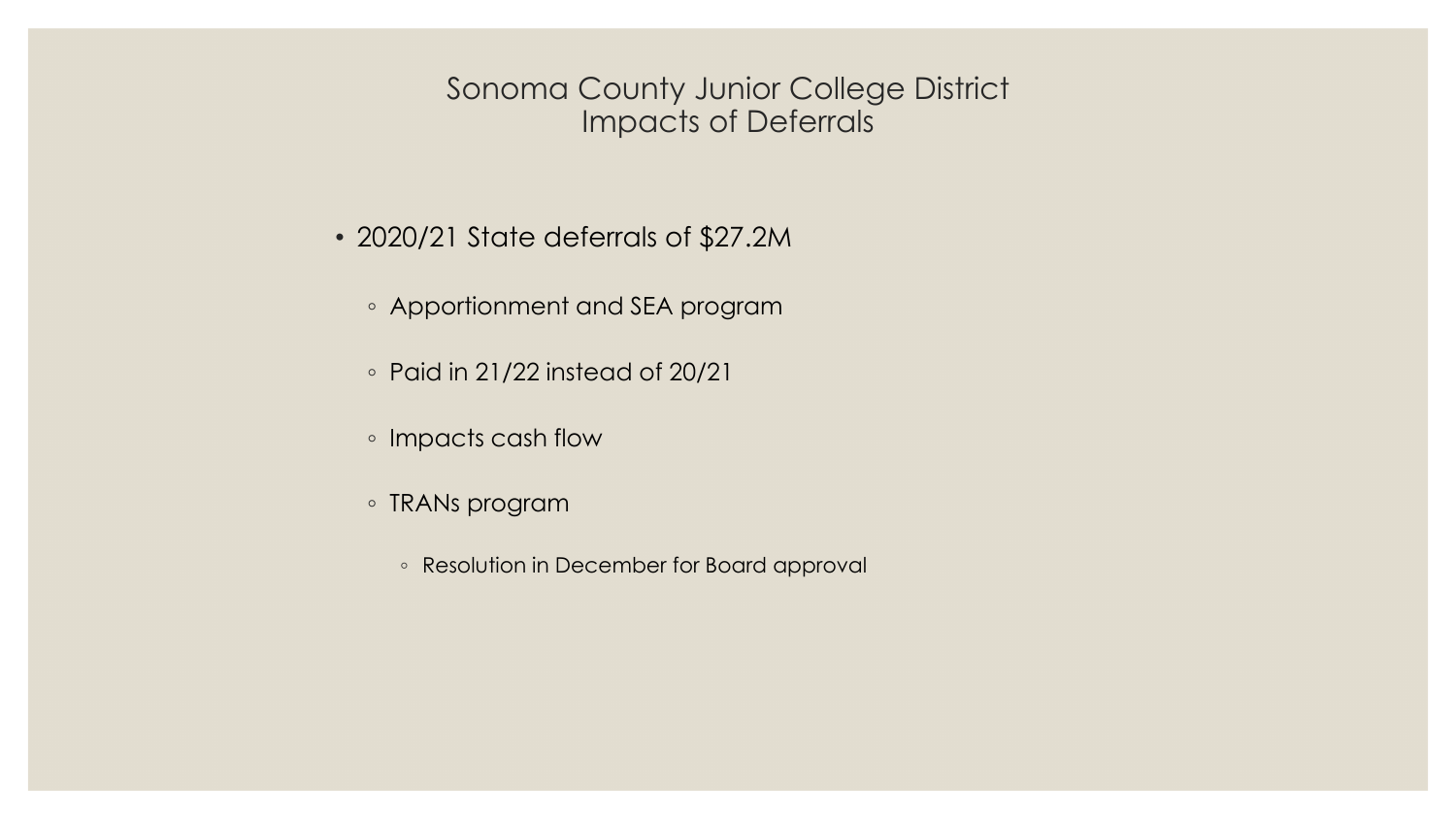#### Sonoma County Junior College District Long Range Plan

- **·** Great Progress!
- Impacts
	- o Early Retirement Incentive
	- o Extension of fire waiver and

SCFF hold harmless provisions

• Flexibility

| <b>Long Range Plan (Updated)</b> |                      |                      |                   |  |  |  |  |
|----------------------------------|----------------------|----------------------|-------------------|--|--|--|--|
|                                  |                      | Non-                 |                   |  |  |  |  |
|                                  | <b>Schedule</b>      | <b>Instructional</b> | <b>Operating</b>  |  |  |  |  |
|                                  | <b>Reductions/</b>   | <b>Personnel</b>     | <b>Budget</b>     |  |  |  |  |
| Year                             | <b>Cancellations</b> | <b>Reductions</b>    | <b>Reductions</b> |  |  |  |  |
| 2018/19                          | \$2.8M               | \$1.6M               | \$1.7M            |  |  |  |  |
| 2019/20                          | \$1M                 | \$6.5M               |                   |  |  |  |  |
| 2020/21                          | \$500K               | <b>\$810K</b>        | \$500K            |  |  |  |  |
| 2021/22                          |                      | \$2.8M               | \$500K            |  |  |  |  |
| 2022/23                          |                      | \$2.1M               | \$500K            |  |  |  |  |
| 2023/24                          |                      | \$1.1M               |                   |  |  |  |  |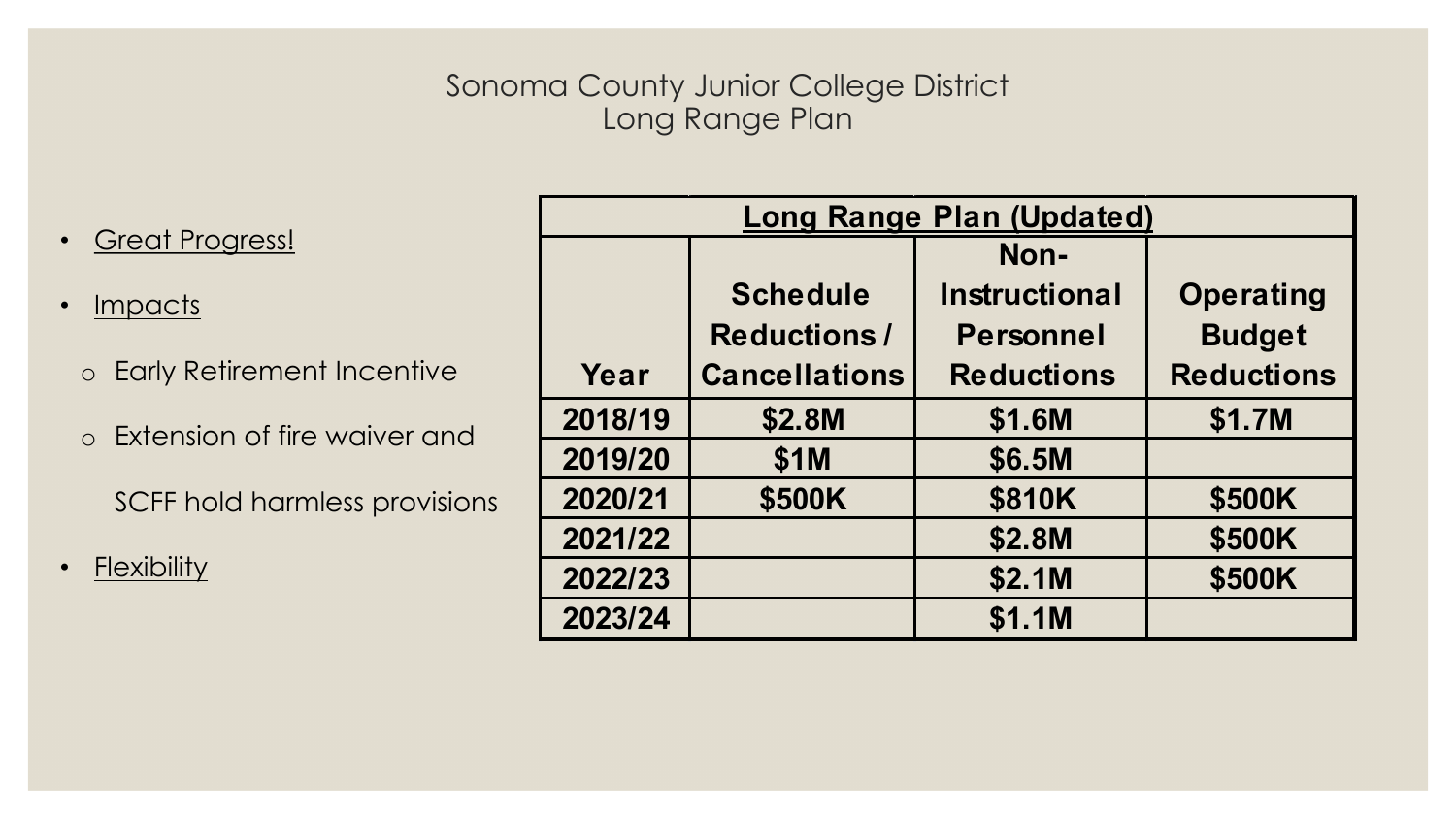Sonoma County Junior College District 2020/21 Adopted Budget Major Revenue Assumptions

| <b>Assumption</b>                            | Amount        |  |  |  |
|----------------------------------------------|---------------|--|--|--|
| <b>Budgeted district enrollment</b>          | 19,451 FTES   |  |  |  |
| 2020/21 COLA (0%)                            | $\mathcal{S}$ |  |  |  |
| Deficit on state funding (0.0%)              |               |  |  |  |
| Reduction in interest income from deferrals  | (200,000)     |  |  |  |
| Revenue loss from COVID closure              | (963,000)     |  |  |  |
| <b>Elimination of STRS on Behalf revenue</b> | (3,625,466)   |  |  |  |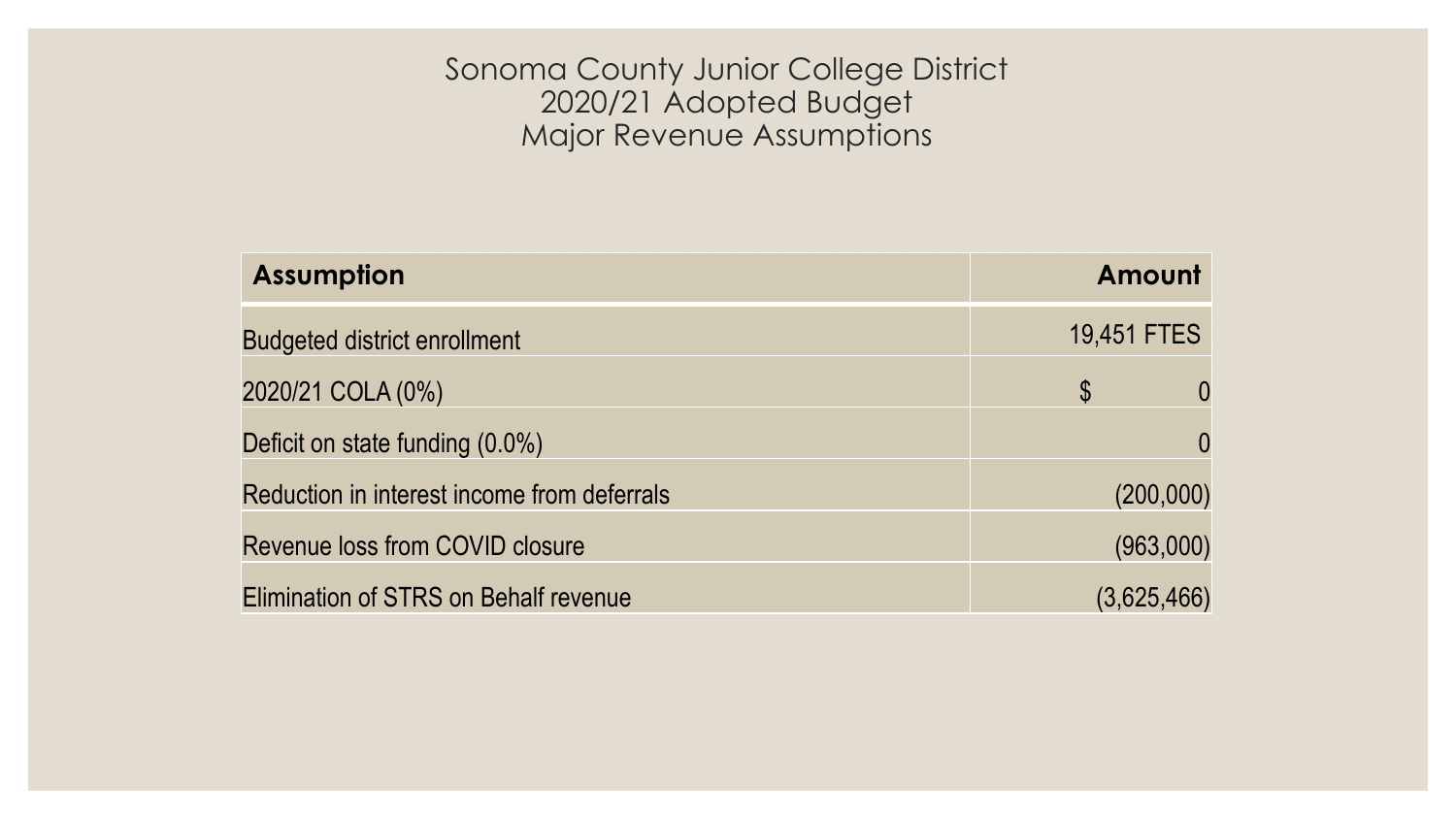#### Sonoma County Junior College District 2020/21 Adopted Budget Major Expenditure Assumptions

| <b>Assumption</b>                                                   | Amount                                |
|---------------------------------------------------------------------|---------------------------------------|
| 2020/21 negotiated increases to salary schedules                    | 303,430<br>$\boldsymbol{\mathcal{S}}$ |
| Lab equity increase                                                 | 1,000,000                             |
| Step/column salary adjustments                                      | 886,960                               |
| STRS rate decrease (17.1% to 16.15%)                                | (393, 200)                            |
| PERS rate increase (19.72% to 20.7%)                                | 261,870                               |
| Utilities, credit card fees and other uncontrollable cost increases | 490,000                               |
| <b>Elections</b>                                                    | 200,000                               |
| Increase to transfer to Retiree Benefits Fund                       | 200,000                               |
| Health benefit cost increases                                       | 671,380                               |
| Reduction to schedule of classes from Long Range Plan               | (500,000)                             |
| Reduction to operating expenses from Long Range Plan                | (500,000)                             |
| Reduction to non-instructional positions under Long Range Plan      | (810,000)                             |
| Elimination of STRS on Behalf expenses                              | (3,625,466)                           |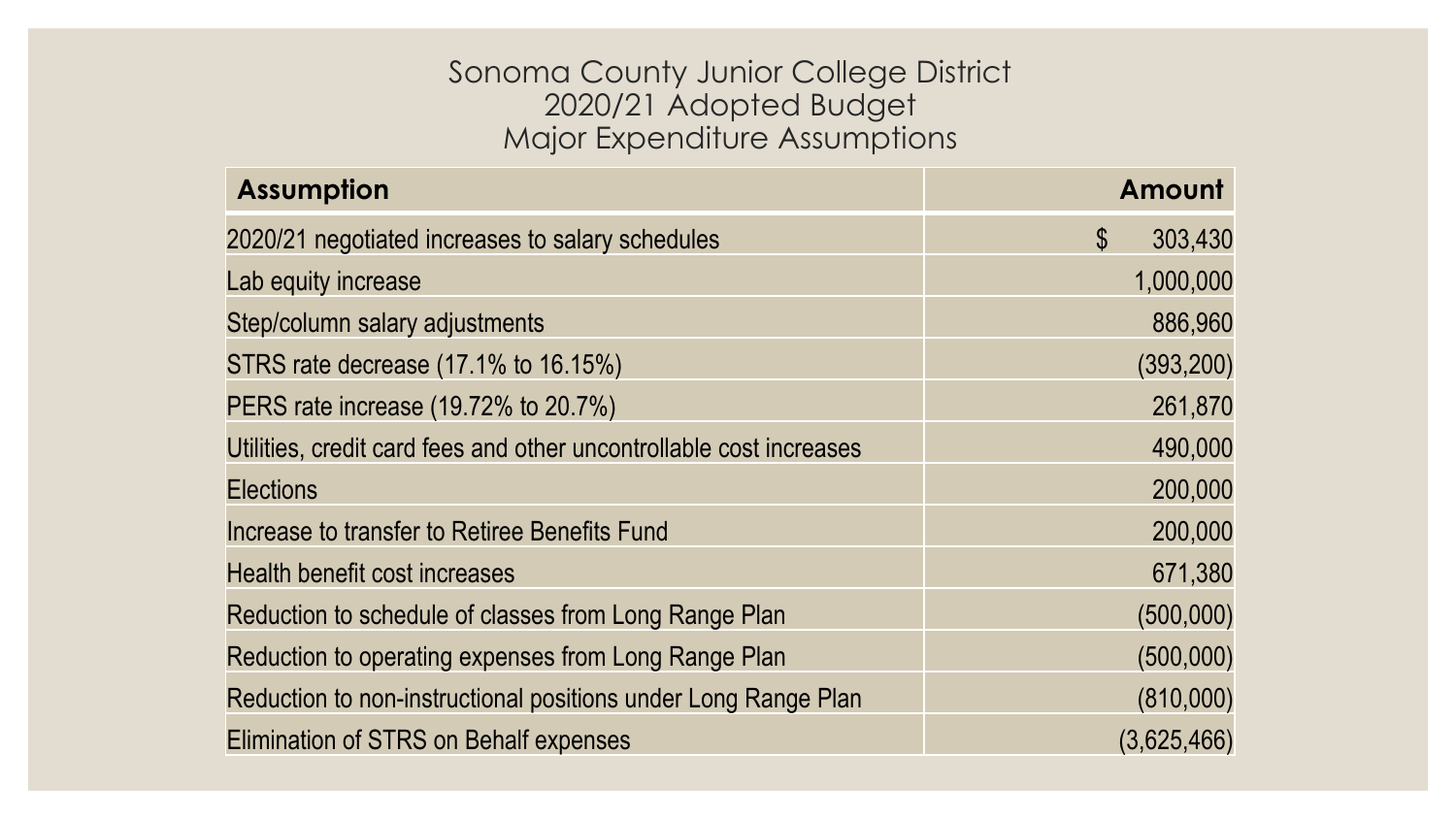Sonoma County Junior College District 2020/21 Adopted Budget Unrestricted General Fund

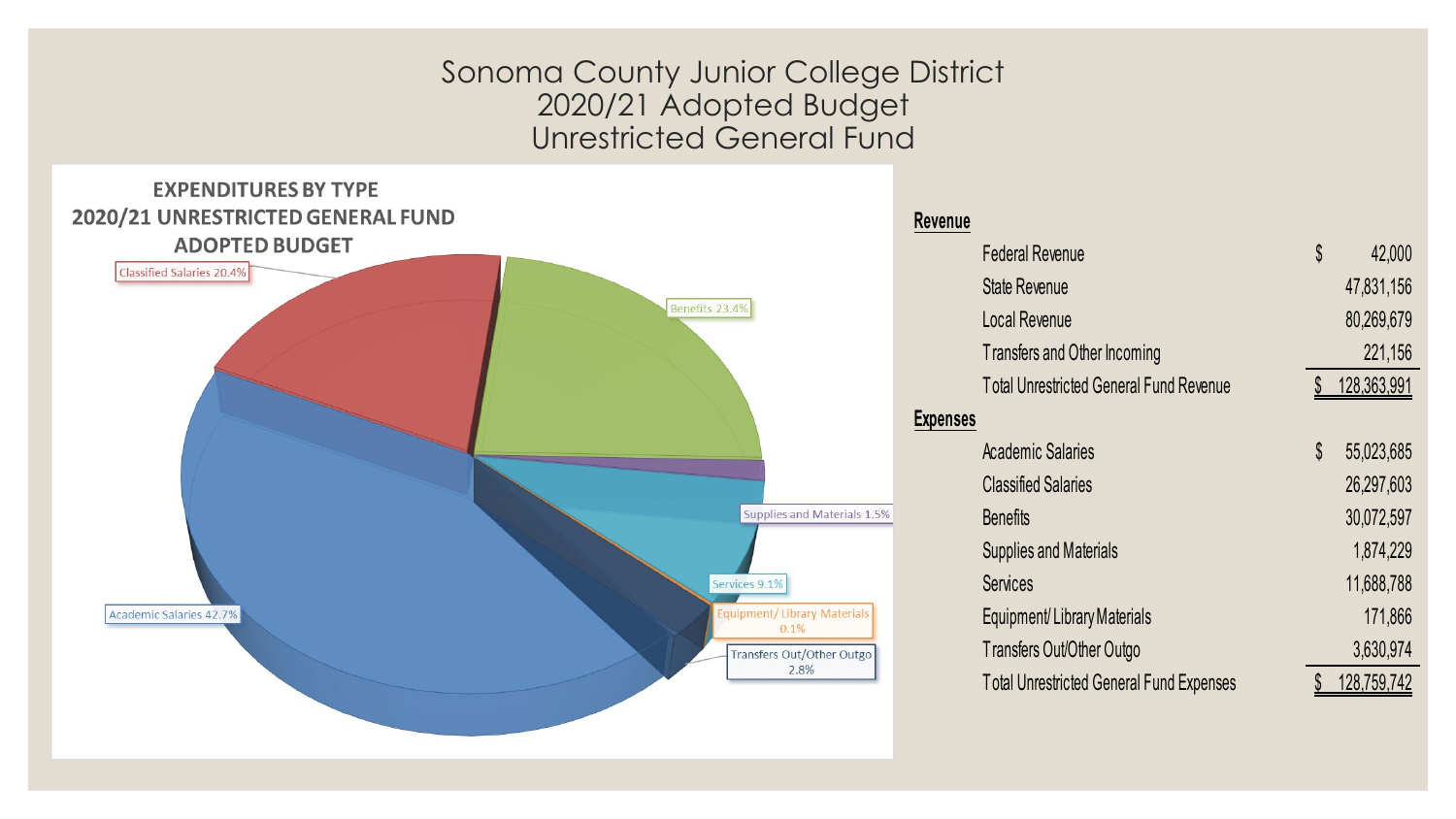#### Sonoma County Junior College District 2020/21 Adopted Budget Other Funds

| Santa Rosa Junior College  |        |           |                     |                      |           |                         |             |                |                         |             |                     |
|----------------------------|--------|-----------|---------------------|----------------------|-----------|-------------------------|-------------|----------------|-------------------------|-------------|---------------------|
| <b>Fund Balances</b>       |        |           |                     |                      |           |                         |             |                |                         |             |                     |
| 6/30/2020                  |        |           |                     |                      |           |                         |             |                |                         |             |                     |
|                            |        |           |                     |                      |           |                         |             |                |                         |             |                     |
|                            | Fund # | 33        | 34                  | 35                   | 39        | 41                      | 44          | 61             | 69                      | 72          | 73                  |
| 2020 Ending                |        | Child Dev | <b>College Farm</b> | <b>Auxiliary Ent</b> | Parking   | <b>Capital Projects</b> | Measure H   | Self Insurance | <b>Retiree Benefits</b> | Stu Rep Fee | <b>Stu Cntr Fee</b> |
|                            |        |           |                     |                      |           |                         |             |                |                         |             |                     |
|                            |        |           |                     |                      |           |                         |             |                |                         |             |                     |
| Revenues                   |        | 1,342,276 | 1,658,712           | 51,428               | 2,051,513 | 2,623,072               | 181,990,573 | 1,688,211      | 1,818,218               | 45,754      | 157,113             |
|                            |        |           |                     |                      |           |                         |             |                |                         |             |                     |
| <b>Expenditures</b>        |        | ,342,276  | 1,526,755           | 39,557               | 2,126,465 | 1,625,570               | 46,941,954  | 1,786,537      | 1,904,070               | 50,063      | 151,201             |
|                            |        |           |                     |                      |           |                         |             |                |                         |             |                     |
| <b>Ending Fund Balance</b> |        | $\sim$    | 1,123,515           | 110,229              | 77,423    | 7,991,984               | 143,450,532 | 62,070         | 1,521,145               | 187,140     | 271,186             |
|                            |        |           |                     |                      |           |                         |             |                |                         |             |                     |
| 2021 Budget                |        |           |                     |                      |           |                         |             |                |                         |             |                     |
|                            |        |           |                     |                      |           |                         |             |                |                         |             |                     |
| Beg. Fund Balance          |        | $\sim$    | 1,123,515           | 110,229              | 77,423    | 7,991,984               | 143,450,532 | 62,070         | 1,521,145               | 187,140     | 271,186             |
|                            |        |           |                     |                      |           |                         |             |                |                         |             |                     |
| <b>Revenues</b>            |        | 1,375,128 | 1,130,478           | 17,000               | 2,230,000 | 31,091,633              | 1,500,000   | 1,780,000      | 2,020,000               | 37,000      | 84,000              |
|                            |        |           |                     |                      |           |                         |             |                |                         |             |                     |
| <b>Expenditures</b>        |        | ,375,128  | 1,579,586           | 40,000               | 2,230,000 | 39,083,617              | 144,950,532 | 1,816,822      | 2,000,000               | 73,084      | 120,085             |
|                            |        |           |                     |                      |           |                         |             |                |                         |             |                     |
| <b>Ending Fund Balance</b> |        | $\sim$    | 674,407             | 87,229               | 77,423    | (0)                     | (0)         | 25,248         | 1,541,145               | 151,056     | 235,101             |